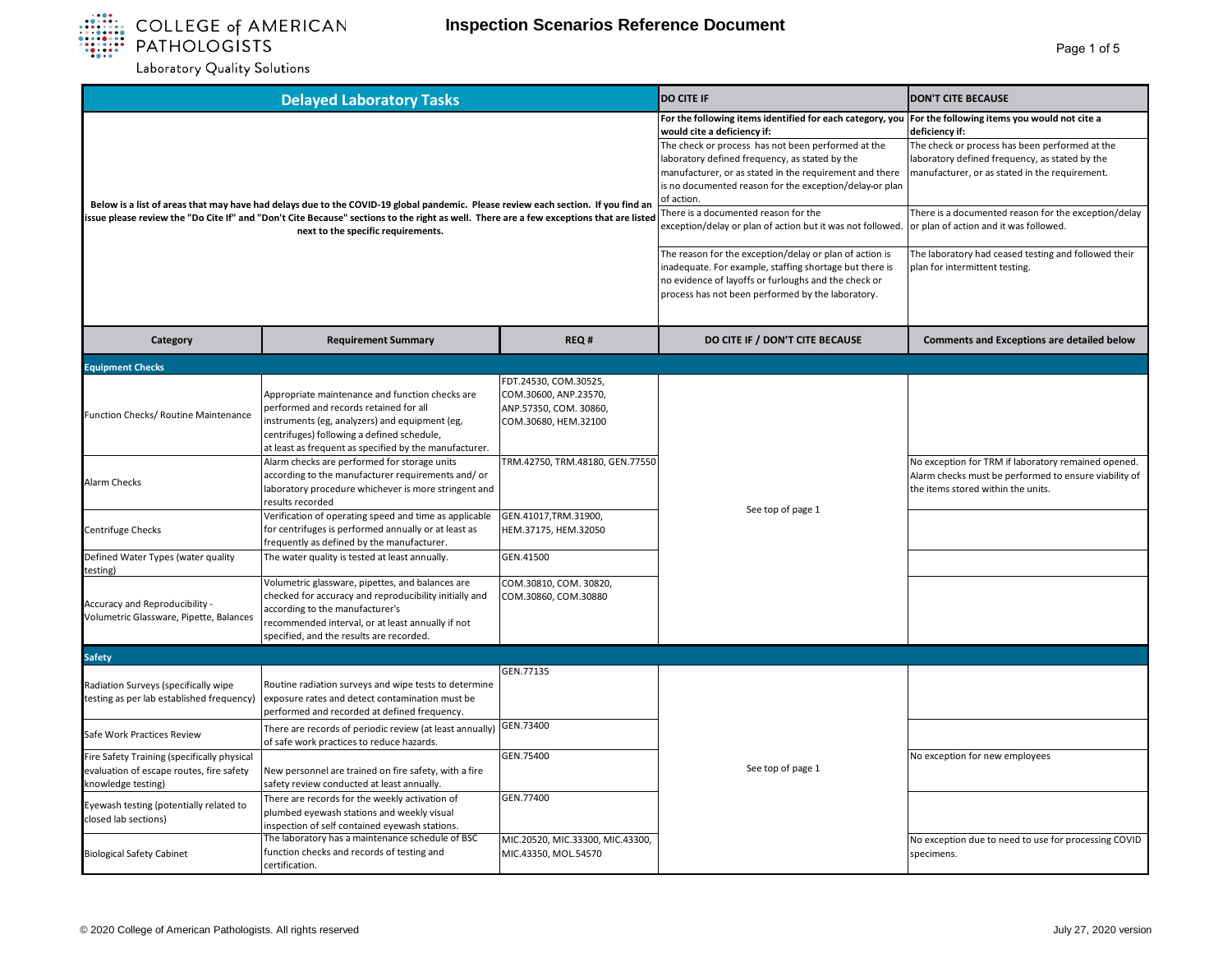

| Category                                                               | <b>Requirement Summary</b>                                                                                                                                                                                             | REQ#                                                                                                                                                                                                                                                                                                                                  | DO CITE IF / DON'T CITE BECAUSE | <b>Comments and Exceptions are detailed below</b>                                                                                                                                                                                                                                                                        |
|------------------------------------------------------------------------|------------------------------------------------------------------------------------------------------------------------------------------------------------------------------------------------------------------------|---------------------------------------------------------------------------------------------------------------------------------------------------------------------------------------------------------------------------------------------------------------------------------------------------------------------------------------|---------------------------------|--------------------------------------------------------------------------------------------------------------------------------------------------------------------------------------------------------------------------------------------------------------------------------------------------------------------------|
| <b>Instrument Specific</b>                                             |                                                                                                                                                                                                                        |                                                                                                                                                                                                                                                                                                                                       |                                 |                                                                                                                                                                                                                                                                                                                          |
| Analytical Measurement Range (AMR)<br>Verification                     | Verification of the AMR is performed at least every six<br>months and following defined criteria. Records are<br>retained.                                                                                             | CHM.13600, CBG.12300,<br>HEM.37375                                                                                                                                                                                                                                                                                                    |                                 |                                                                                                                                                                                                                                                                                                                          |
| Quantitative Cut-Off Values                                            | The cut-off value is established initially, and verified<br>with every change in lot or at least every six months.                                                                                                     | CHM.13750, IMM.33905, MIC.65270<br>(Qual-LDT), MOL.34516(Qual)                                                                                                                                                                                                                                                                        |                                 |                                                                                                                                                                                                                                                                                                                          |
| Comparability of Instruments and<br>Methods - Nonwaived Testing        | The laboratory compares the results produced by<br>instruments/methods that test for a given analyte.                                                                                                                  | COM.04250                                                                                                                                                                                                                                                                                                                             |                                 |                                                                                                                                                                                                                                                                                                                          |
| Calibration/ Recalibration/Calibration<br>Verification - Waived Tests  | The laboratory follows manufacturer's instructions for<br>calibration,<br>calibration verification, and related functions for<br>waived tests. Records are retained of calibration and<br>recalibration if applicable. | CHM.12950, IMM.33337,<br>POC.08050, URN.24342, POC.06330<br>Refractometer; URN.26100<br>refractometer                                                                                                                                                                                                                                 |                                 | No exceptions required to perform testing.                                                                                                                                                                                                                                                                               |
| Calibration/Recalibration/Calibration<br>Verification-Non Waived Tests | Criteria are established and records are retained for<br>the calibration, calibration verification and<br>recalibration of non waived tests.                                                                           | IMM.33670, MIC.65145,<br>MOL.33860, POC.08300,<br>URN.24355, CBG.14900, CBG.16000,<br>HEM.35924, HEM.35986,<br>ANP.29510, CHM.13400,<br>CBG.12100, HEM.37365,<br>CHM.16550 GC/HPLC, BAP.07800<br>BAP Storage Equipment, CHM.15900<br>Gamma Counter, CHM.22400<br>Wavelength, CHM.22600 Cal Curves,<br>IMM.39520, MOL.44860 wavelength | See top of page 1               | No exceptions required to perform testing.                                                                                                                                                                                                                                                                               |
| PT Participation and Review                                            | The laboratory has evidence of participation in a<br>proficiency testing (PT) program with evidence of<br>enrollment for each analyte and review of results with<br>signed attestation statements.                     | CYP.00125, CYP.00150, CYP.00190,<br>FLO 18385, CYP 00170, COM.01100,<br>COM.01500, COM.01300,<br>COM.01400                                                                                                                                                                                                                            |                                 | Delaying the signing of the form until after the PT event<br>is over. The form does not need to be signed prior to<br>sending the results to PT provider. It can be completed<br>after the event when the results are being reviewed.<br>Remote review is acceptable. If ceased testing<br>occurred, PT is not required. |
| Sampling Mode Comparison                                               | Records of sampling mode comparisons performed<br>annually.                                                                                                                                                            | HEM.30070                                                                                                                                                                                                                                                                                                                             |                                 |                                                                                                                                                                                                                                                                                                                          |
| LIS.                                                                   |                                                                                                                                                                                                                        |                                                                                                                                                                                                                                                                                                                                       |                                 |                                                                                                                                                                                                                                                                                                                          |
| Autoverification Validation                                            | Records that the autoverification process is validated<br>initially and whenever there is a change that affects<br>the logic.                                                                                          | GEN.43875                                                                                                                                                                                                                                                                                                                             |                                 | No exceptions. It must be performed initially and<br>whenever a change occurs that affects the logic.                                                                                                                                                                                                                    |
| Review of Calculated Patient Data<br>Verification                      | Records of calculated data checks every two years and<br>whenever there is a change that affects the<br>calculation.                                                                                                   | GEN.43450                                                                                                                                                                                                                                                                                                                             |                                 | No exceptions for changes that affect the calculation.                                                                                                                                                                                                                                                                   |
| Patient Confidentiality (compliance audit                              | The laboratory must perform an annual audit for<br>compliance of patient confidentiality during transfer of<br>data to external referral laboratories or other service<br>providers.                                   | GEN.41303                                                                                                                                                                                                                                                                                                                             | See top of page 1               |                                                                                                                                                                                                                                                                                                                          |
| Content/Format Report Review                                           | The laboratory director reviews and approves the<br>content and format of paper and electronic reports<br>every two years.                                                                                             | GEN.41067                                                                                                                                                                                                                                                                                                                             |                                 |                                                                                                                                                                                                                                                                                                                          |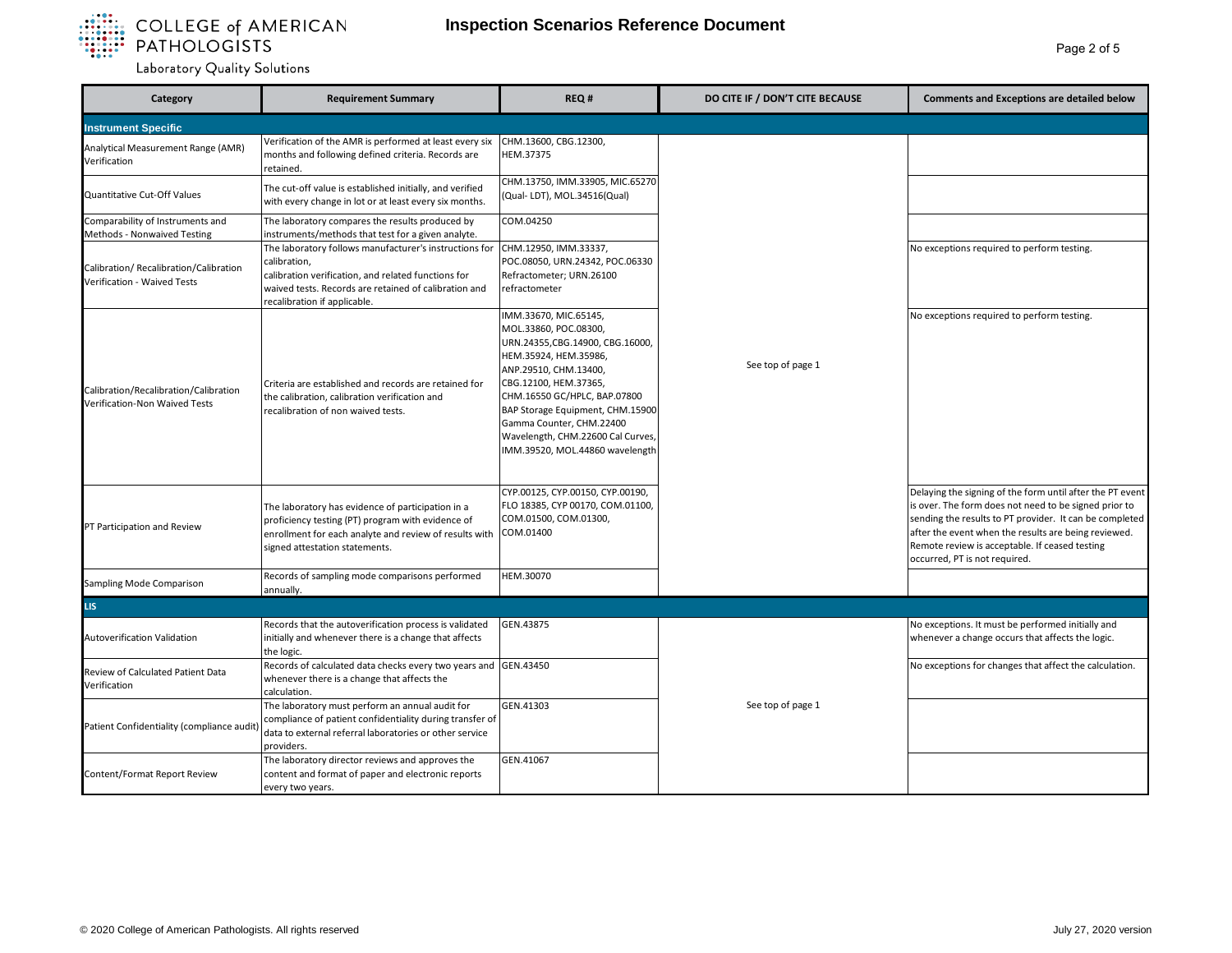

| Category                                                            | <b>Requirement Summary</b>                                                                                                                                                                                                                                                                                                                                                                                                                                                                                                                                    | REQ#                                                                                                                             | DO CITE IF / DON'T CITE BECAUSE | <b>Comments and Exceptions are detailed below</b>                                                                                    |
|---------------------------------------------------------------------|---------------------------------------------------------------------------------------------------------------------------------------------------------------------------------------------------------------------------------------------------------------------------------------------------------------------------------------------------------------------------------------------------------------------------------------------------------------------------------------------------------------------------------------------------------------|----------------------------------------------------------------------------------------------------------------------------------|---------------------------------|--------------------------------------------------------------------------------------------------------------------------------------|
| <b>Quality Management</b>                                           |                                                                                                                                                                                                                                                                                                                                                                                                                                                                                                                                                               |                                                                                                                                  |                                 |                                                                                                                                      |
| <b>Ongoing Quality Assessment</b><br>Monitoring/Root Cause Analysis | The laboratory must have a written quality<br>management (QM) program that covers all areas of the<br>laboratory and its services. It must include monitoring<br>of pre-analytic, analytic, and post- analytical phases of<br>testing at laboratory defined frequencies. The program<br>must identify and evaluate nonconforming events. It<br>must include steps to perform a Root Cause Analysis<br>for identified non conforming events and adequate<br>documentation of the investigation. The QM program<br>must be assessed annually for effectiveness. | ANP.30080, ANP.33120,<br>GEN.13806, GEN.20100, GEN.20208,<br>GEN.20310, GEN.20316, GEN.20326,<br>COM.04000, CYG.31903, FDT.01666 | See top of page 1               | Remote review is acceptable.                                                                                                         |
| <b>Ongoing Quality Assessment Monitoring</b>                        | There is ongoing quality monitoring of the quality<br>control plan to ensure the Individualized Quality<br>Control Plan (IQCP) is effective in mitigating the<br>identified risks.                                                                                                                                                                                                                                                                                                                                                                            | COM.50600                                                                                                                        |                                 | Remote review is acceptable.                                                                                                         |
| Annual Result Comparison                                            | Records of annual result comparison and evaluation of<br>interobserver variability.                                                                                                                                                                                                                                                                                                                                                                                                                                                                           | ANP.22970, MOL.39315                                                                                                             |                                 |                                                                                                                                      |
| Interim Self-Inspection                                             | The laboratory has conducted a thorough interim self-<br>inspection and has corrected all<br>deficiencies.                                                                                                                                                                                                                                                                                                                                                                                                                                                    | GEN.23584                                                                                                                        |                                 | The CAP provided a 30-day extension to all laboratories<br>that have a self-inspection due by June 1, 2020.                          |
| <b>Training / Competency Assessments</b>                            |                                                                                                                                                                                                                                                                                                                                                                                                                                                                                                                                                               |                                                                                                                                  |                                 |                                                                                                                                      |
| Competency assessment - Waived                                      | The competency of personnel performing waived<br>testing is assessed at the required frequency.                                                                                                                                                                                                                                                                                                                                                                                                                                                               | GEN. 55499, POC.06875                                                                                                            |                                 | There are no exceptions to the requirements for<br>training and competency assessment during the COVID-<br>19 health care emergency. |
| Competency assessment - Non Waived<br>and PPM                       | The competency of personnel performing nonwaived<br>testing is assessed at the required frequency at the<br>laboratory (CAP/CLIA number) where testing is<br>performed.                                                                                                                                                                                                                                                                                                                                                                                       | GEN. 55500, POC.06910,<br>POC.09600, TRM.45254, TRM.50150                                                                        |                                 | There are no exceptions to the requirements for<br>training and competency assessment during the COVID-<br>19 health care emergency. |
| Competency assessment - not all six<br>elements assessed            | Competency assessment records must include all six<br>elements for each individual on each test system<br>during each assessment period, unless an element is<br>not applicable to the test system.                                                                                                                                                                                                                                                                                                                                                           | GEN.55500, POC.06910                                                                                                             | See top of page 1               | The use of virtual, remote review, or simulations of<br>direct observations are not allowed (eg, Skype, Zoom,<br>video).             |
| <b>Personnel Training</b>                                           | There are records that all laboratory and point of care<br>testing (POCT) personnel have satisfactorily completed<br>training on all tasks performed, as well as<br>instruments/methods applicable to their designated<br>job.                                                                                                                                                                                                                                                                                                                                | GEN.55450, POC.06850                                                                                                             |                                 | There are no exceptions to the requirements for<br>training and competency assessment during the COVID-<br>19 health care emergency. |
| Morphologic Observation Evaluations                                 | The laboratory evaluates consistency of morphologic<br>observation among personnel at least annually.                                                                                                                                                                                                                                                                                                                                                                                                                                                         | HEM.34400, HEM.35566,<br>HEM.35851, MIC.11350, URN.30800                                                                         |                                 |                                                                                                                                      |
| <b>Director Duties or Designee</b>                                  |                                                                                                                                                                                                                                                                                                                                                                                                                                                                                                                                                               |                                                                                                                                  |                                 |                                                                                                                                      |
| Biennial Procedure Manual Review the<br>Director or designee        | Current technical policies and procedures are<br>reviewed by the director or designee biennially.                                                                                                                                                                                                                                                                                                                                                                                                                                                             | COM.10100                                                                                                                        |                                 |                                                                                                                                      |
| Director Involvement - Visits                                       | The involvement of the laboratory director is<br>considered adequate and occur at the frequency<br>defined in a written policy or agreement.                                                                                                                                                                                                                                                                                                                                                                                                                  | DRA.10435                                                                                                                        | See top of page 1               | Exception: Do not cite if visits delayed due to COVID<br>pandemic.                                                                   |
| <b>Quality Control</b>                                              |                                                                                                                                                                                                                                                                                                                                                                                                                                                                                                                                                               |                                                                                                                                  |                                 |                                                                                                                                      |
| Monthly Quality Control (QC) Review -<br><b>Waived Tests</b>        | The laboratory director or designee must review QC<br>data of waived tests at least monthly or more<br>frequently if specified in the laboratory QC policy.                                                                                                                                                                                                                                                                                                                                                                                                   | CHM.13840, HEM.18038,<br>IMM.33930, MIC.10060, POC.07037,<br>URN.24320                                                           | See top of page 1               | Remote review is acceptable.                                                                                                         |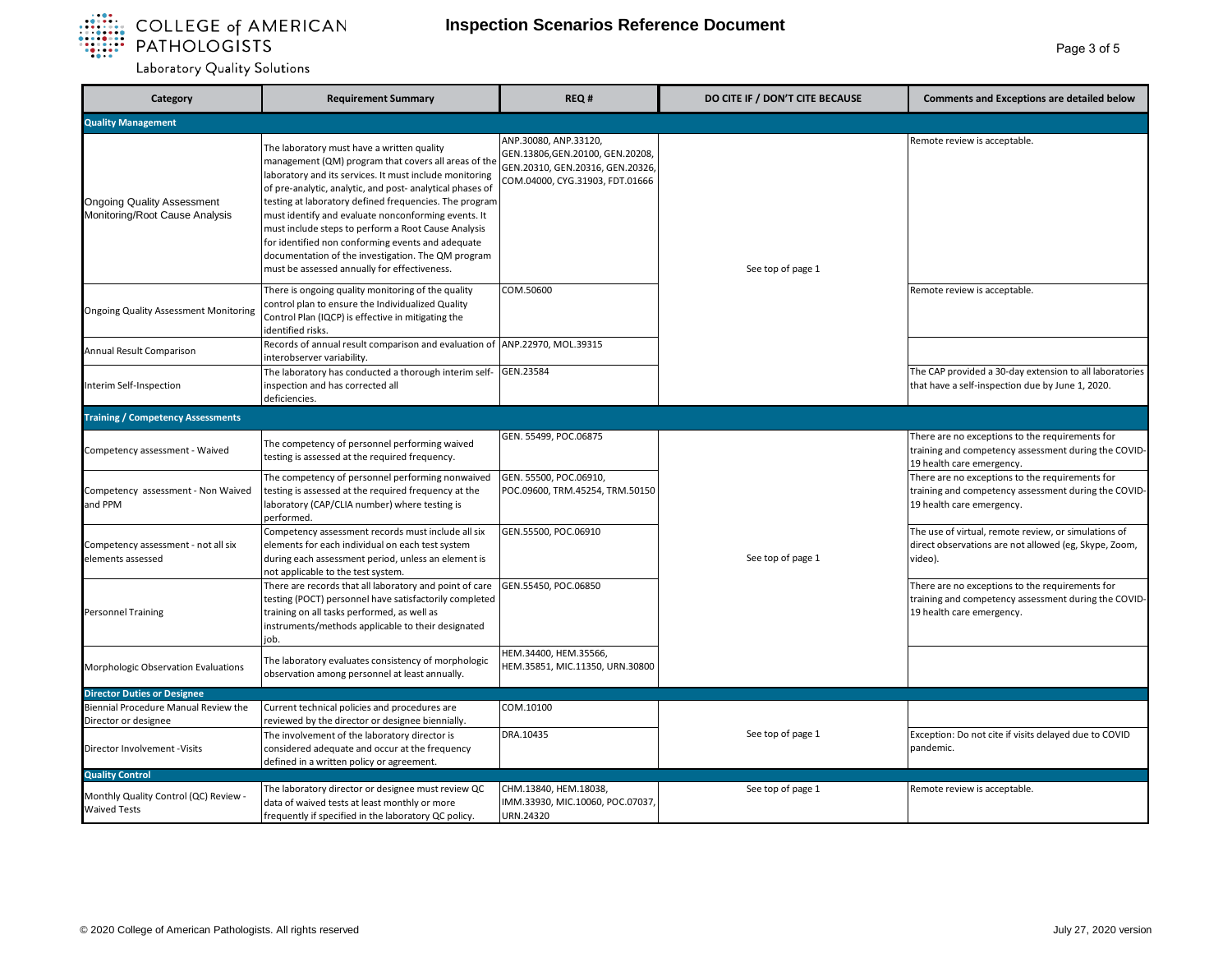

| Category                                                                              | <b>Requirement Summary</b>                                                                                                                                                      | REQ#                                                                                                                                                                                                                                                                                                                                      | DO CITE IF / DON'T CITE BECAUSE                                                             | <b>Comments and Exceptions are detailed below</b>                                                                                                                                                                                                                                                                                                                                                                                    |  |  |
|---------------------------------------------------------------------------------------|---------------------------------------------------------------------------------------------------------------------------------------------------------------------------------|-------------------------------------------------------------------------------------------------------------------------------------------------------------------------------------------------------------------------------------------------------------------------------------------------------------------------------------------|---------------------------------------------------------------------------------------------|--------------------------------------------------------------------------------------------------------------------------------------------------------------------------------------------------------------------------------------------------------------------------------------------------------------------------------------------------------------------------------------------------------------------------------------|--|--|
| <b>Quality Control</b>                                                                |                                                                                                                                                                                 |                                                                                                                                                                                                                                                                                                                                           |                                                                                             |                                                                                                                                                                                                                                                                                                                                                                                                                                      |  |  |
| Monthly QC Review/Monthly QC<br><b>Statistics</b>                                     | For numeric QC data, statistics (eg, SD and CV) are<br>calculated monthly to define analytic<br>precision and monitor trends over time.                                         | CHM.14500, CHM.14916,<br>HEM.20050, HEM.20146,<br>IMM.30100, IMM.34362,<br>MIC.11020, MIC.65240, MOL.34475,<br>MOL.34495, POC.07550, URN.25750                                                                                                                                                                                            | See top of page 1                                                                           | Remote review is acceptable.                                                                                                                                                                                                                                                                                                                                                                                                         |  |  |
| <b>Supervisory Result Review</b>                                                      | In the absence of an onsite supervisor, results of high<br>complexity testing performed by high school graduates<br>is reviewed by the director or designee within 24<br>hours. | COM.04100                                                                                                                                                                                                                                                                                                                                 |                                                                                             | No exceptions. It must be performed initially and<br>whenever a change occurs that affects the logic.                                                                                                                                                                                                                                                                                                                                |  |  |
|                                                                                       | Method Verification / Validations for all New Tests/ Instruments                                                                                                                |                                                                                                                                                                                                                                                                                                                                           |                                                                                             |                                                                                                                                                                                                                                                                                                                                                                                                                                      |  |  |
| <b>Requirement Summary</b>                                                            | <b>REQ#</b>                                                                                                                                                                     | <b>DO CITE IF</b>                                                                                                                                                                                                                                                                                                                         |                                                                                             | <b>DON'T CITE BECAUSE</b>                                                                                                                                                                                                                                                                                                                                                                                                            |  |  |
| Must follow manufacturer instructions<br>for use                                      | COM.40250                                                                                                                                                                       | Laboratory is using a test with a modification to manufacturer's instructions that has not been<br>validated. For example, if the laboratory is using an EUA and is using a modification that is not<br>EUA approved then cite COM.40250.                                                                                                 |                                                                                             | Laboratory followed manufacturer's instructions and<br>FDA emergency use authorization (EUA) instructions. If<br>the laboratory has modified the test but is using an<br>EUA alternative specimen, move on as they are in<br>compliance. For example, the laboratory cannot obtain<br>VTM/UTM so they switched to using saline. Saline has<br>been granted an EUA by the FDA for use as an<br>alternative to VTM/UTM.                |  |  |
| Verification of Food and Drug<br>Administration (FDA) Cleared/Approved<br>Test/Method | COM.40300                                                                                                                                                                       | Cite COM.40300 if:<br>1) Limited verification study done on non EUA due to circumstances, but no plan approved for<br>amended study<br>2) accuracy, precision and reportable range are not assessed<br>3) only one set of verification data used for multiple instruments<br>4) Non-EUA testing where QC only was used to verify accuracy |                                                                                             | Verification performed following manufacturer<br>instructions and includes three elements for<br>verification of accuracy, precision and reportable<br>ranges. If this is an EUA test and the laboratory did a<br>shortened verification study which may include the use<br>of QC to verify accuracy, precision and/or reportable,<br>this is acceptable as part of the EUA. Move on as the<br>laboratory is in compliance.          |  |  |
| Validation of Laboratory Developed Test<br>(LDT) or Laboratory Modified Test          | COM.40350                                                                                                                                                                       | Cite COM.40350 if:<br>1) Using a modified or LDT without a complete validation performed according to policy.<br>2) Less than 20 samples tested for validation without documented criteria as to why less than<br>20 samples accepted and approved by medical director.<br>3) Modification of an EUA without a required bridging study.   |                                                                                             | Laboratory performed the full validation for any<br>modified tests or LDT including the required elements<br>and it is approved for use by the laboratory director.<br>For example, the laboratory modified an EUA test by<br>changing to an alternative collection device like a nasal<br>swab instead of nasopharyngeal however the nasal<br>swab is an EUA approved alternative, the laboratory is<br>in compliance, do not cite. |  |  |
| Verification and Validation Approval                                                  | COM.40475 (for 2019 and newer versions)<br>COM.40000 (2018 or older versions)                                                                                                   | Verification or validation studies performed by laboratory do not have documentation of<br>review and acceptance by the medical director or designee who meets CAP director<br>qualifications, then cite COM.40475/COM.40000. If summary is unavailable for laboratory<br>testing implemented since 2009, cite COM.40475/COM.40000.       |                                                                                             | All verification and/or validations studies have<br>been approved by the medical director or designee<br>who meets CAP director qualifications prior to<br>reporting patient results.                                                                                                                                                                                                                                                |  |  |
| Analytic Interferences                                                                | COM.40500                                                                                                                                                                       | If one of the below are not found then cite COM.40500:<br>test and steps to follow if they are present is not available.<br>2) Laboratory did not perform interfering substance studies.                                                                                                                                                  | 1) Procedure or documentation that was reviewed addressing analytical interferences of each | If the laboratory director has reviewed and approved<br>manufacturer interference studies for EUA or FDA<br>cleared/approved testing, move on as the laboratory is<br>in compliance.                                                                                                                                                                                                                                                 |  |  |